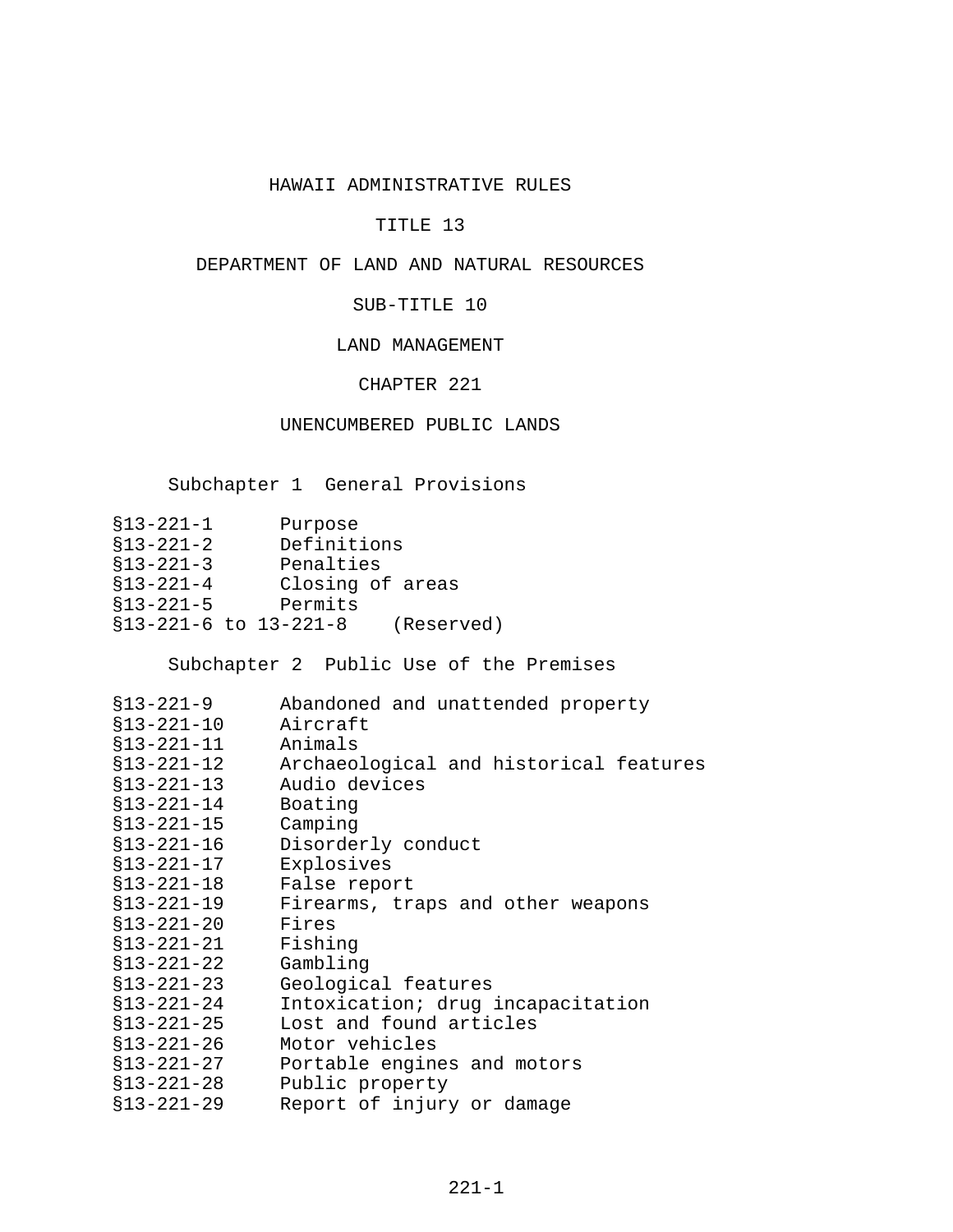<span id="page-1-0"></span>

| Soliciting<br>$$13 - 221 - 31$                       |  |
|------------------------------------------------------|--|
|                                                      |  |
| Swimming and bathing<br>$$13 - 221 - 32$             |  |
| Tampering with vehicle or vessel<br>$$13 - 221 - 33$ |  |
| Wildlife<br>$$13 - 221 - 34$                         |  |
| §13-221-35 to 13-221-44 (Reserved)                   |  |

[Subchapter 3 Commercial and Private Operations](#page-10-0)

| $$13 - 221 - 45$ | Advertisements                     |  |
|------------------|------------------------------------|--|
| $$13 - 221 - 46$ | Business operations                |  |
| $$13-221-47$     | Commercial photographers           |  |
| $$13-221-48$     | Memorialization                    |  |
|                  | §13-221-49 to 13-221-55 (Reserved) |  |

## SUBCHAPTER 1

## GENERAL PROVISIONS

§13-221-1 Purpose. The purpose of this chapter is to control public activities on unencumbered public lands. [Eff FEB 06 1988] (Auth: HRS §171-6) (Imp: HRS §171-6)

§13-221-2 Definitions. As used in this chapter: "Abandoned property" means any and all property, including personal property, items, materials, equipment, fixtures, motor vehicles, or watercraft, left unattended for a continuous period of more than twenty-four hours without the permission of the board or its authorized representative.

"Animals" mean all animals wild and domestic.

"Authorized representative" means any person authorized by the board of land and natural resources to act for the board.

"Board" means the board of land and natural resources.

"Camper" means any person engaged in a camping activity.

"Camping" means an act of sleeping during night time hours on the premises by one or more persons who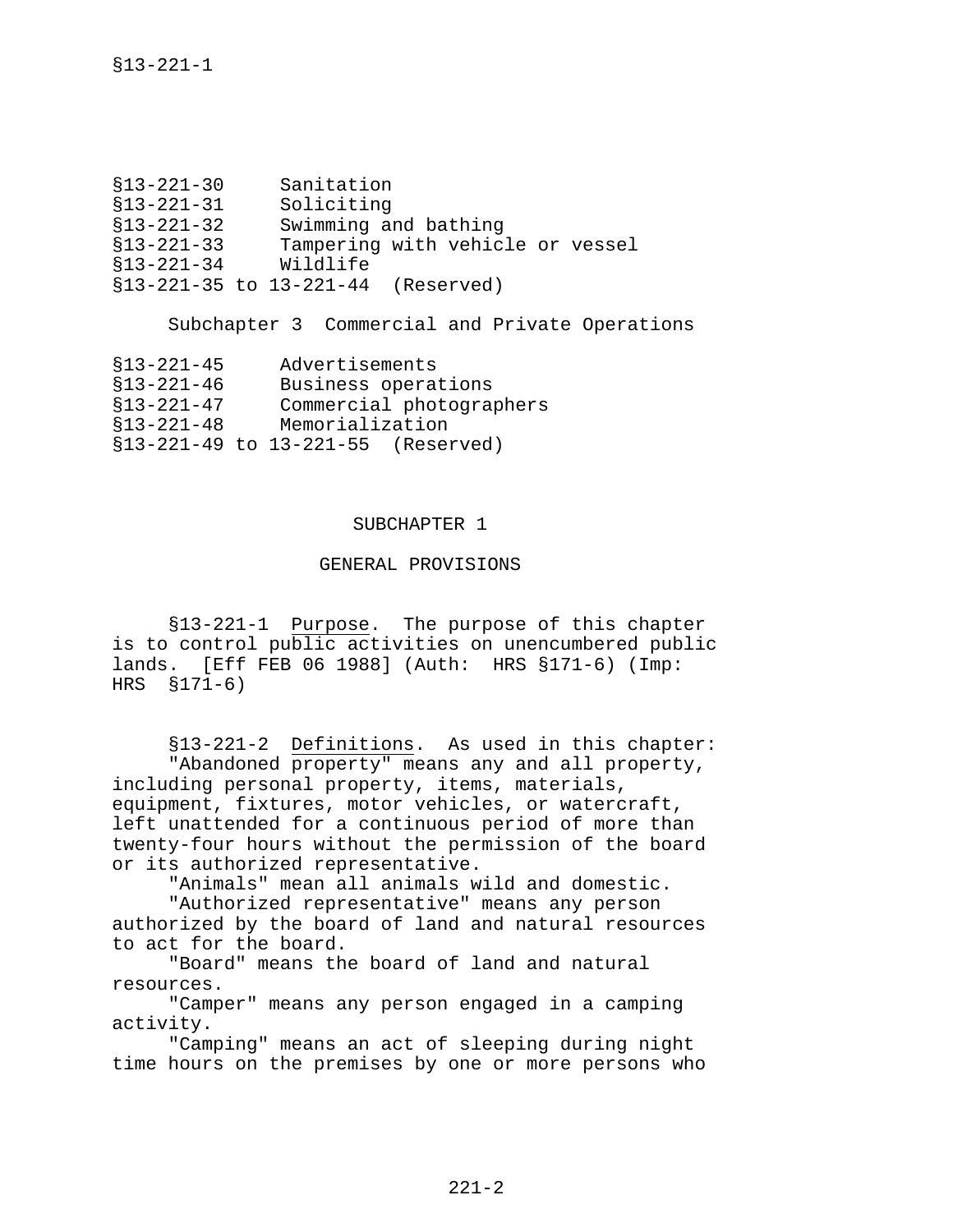<span id="page-2-0"></span>remain or intend to remain past the hour of twelve midnight.

"Department" means the department of land and natural resources.

"Motor vehicle" means every vehicle which is selfpropelled or propelled by electric power but not operated on rails, including, but not limited to, automobiles, trucks, go-carts, motorcycles, motor scooters, mopeds, and dune buggies whether the vehicle is licensed or unlicensed.

"Unencumbered public lands" mean any lands defined as public lands by section 171-2, HRS, and which have not been:

- (1) Set aside for any purpose, by statute, executive order or otherwise, to a governmental agency, or
- (2) Encumbered by lease, license, permit, easement or otherwise issued by the department.

Unencumbered public lands include, but are not limited to, beach and coastal areas, submerged lands, and mountainous non-forest reserve, wildlife, or park areas (hereinafter called the "premises"). [Eff FEB 06 1988] (Auth: HRS §171-6) (Imp: HRS §§171-1, 171-6)

§13-221-3 Penalties. Any person violating this chapter for which a penalty is not otherwise provided shall be fined not more than \$500 per day and shall be liable for administrative costs and damages incurred by the department. [Eff FEB 06 1988] (Auth: HRS §171-6)(Imp: HRS §171-6)

§13-221-4 Closing of areas. The board or its authorized representative may establish a reasonable schedule of visiting hours for all or portions of the premises and close or restrict the public use of all or any portion thereof, when necessary for the protection of the area or for the safety and welfare of persons or property, by the posting or appropriate signs indicating the extent and scope of closure. All persons shall observe and abide by the officially posted signs designating closed areas and visiting hours. [Eff FEB 06 1988] (Auth: HRS §171-6) (Imp: HRS §171-6)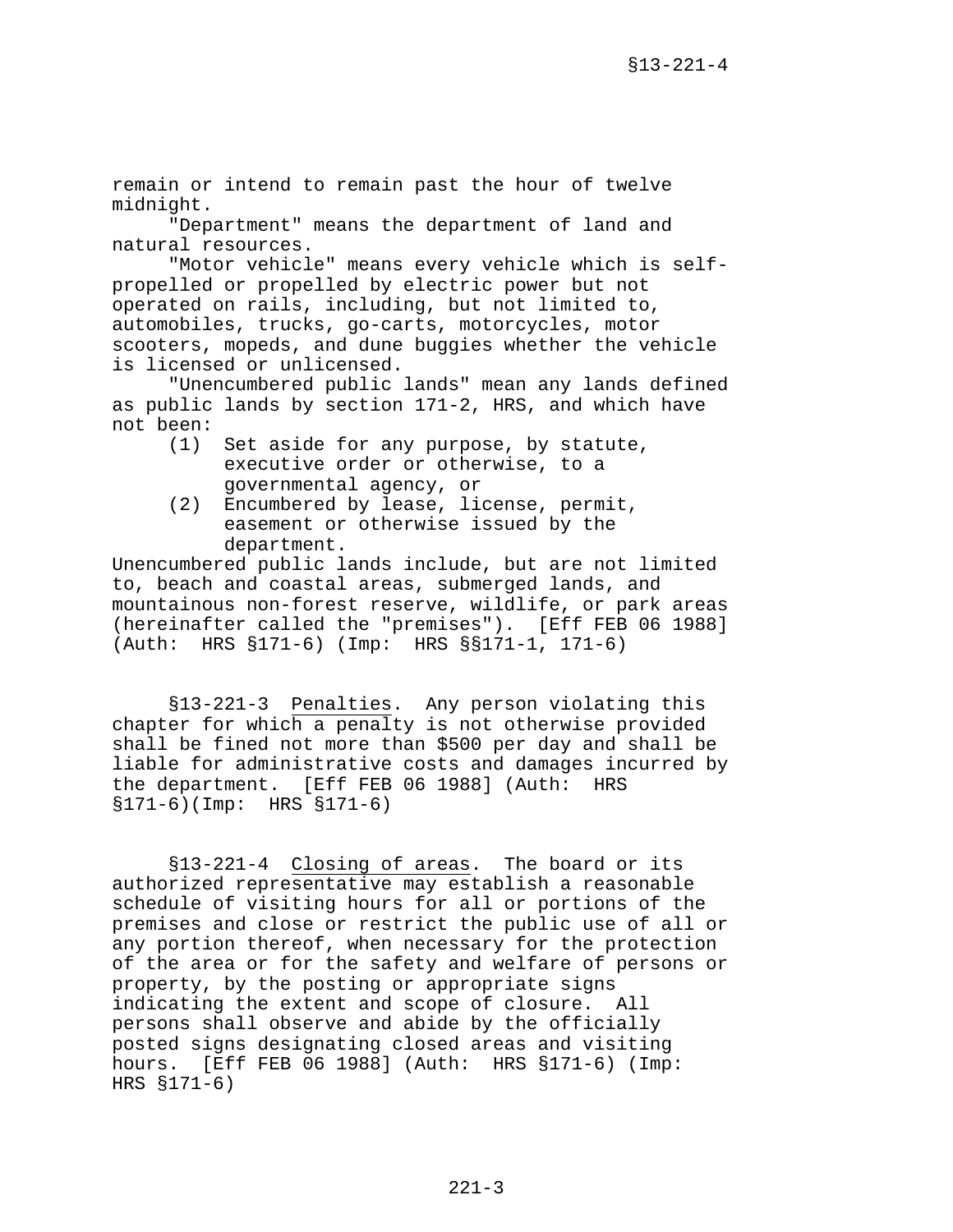<span id="page-3-0"></span>§13-221-5 Permits. The board or its authorized representative may issue permits governing the use of public facilities or areas within the premises. [Eff FEB 06 1988] (Auth: HRS §171-6) (Imp: HRS §171-6)

#### SUBCHAPTER 2

#### PUBLIC USE OF THE PREMISES

§13-221-9 Abandoned and unattended property.

(a) No person shall abandon motor vehicles or other property within the premises. All such property may be confiscated or impounded by the board or its authorized representative. In the event vehicles or other property left unattended should interfere with the safe or orderly management of the premises, it may be impounded by the board or its authorized representative at any time.

(b) All impounded vehicles shall be towed to a place of storage. Towing, storage, and other reasonable fees shall be assessed pursuant to section 290-11, HRS. All impounded or confiscated property, other than vehicles, may be disposed of or moved to a place of storage. If moved, the owner shall be assessed moving, storage, or other reasonable fees. Additionally, the owner of the property shall bear the responsibility for the risk of any loss or damage to their property.

(c) Abandoned vehicles shall be sold at public auction pursuant to section 290-11, HRS. All other impounded or confiscated property may be disposed of or sold at public auction pursuant to law. [Eff FEB 06 1988] (Auth: HRS §171-6) (Imp: HRS §171-6, 290-11, 199-7, Act 184, SLH 1986)

§13-221-10 Aircraft. No person shall land aircraft, as defined in section 261-1, HRS, including airplanes, airships, balloons, gliders, hang gliders, helicopters, parachutes, dirigibles, and other similar means of conveyance, within the premises except with the written permission of the board or its authorized representative. Landings without a permit may be permitted in case of an emergency. [Eff FEB 06 1988] (Auth: HRS §171-6) (Imp: HRS §171-6)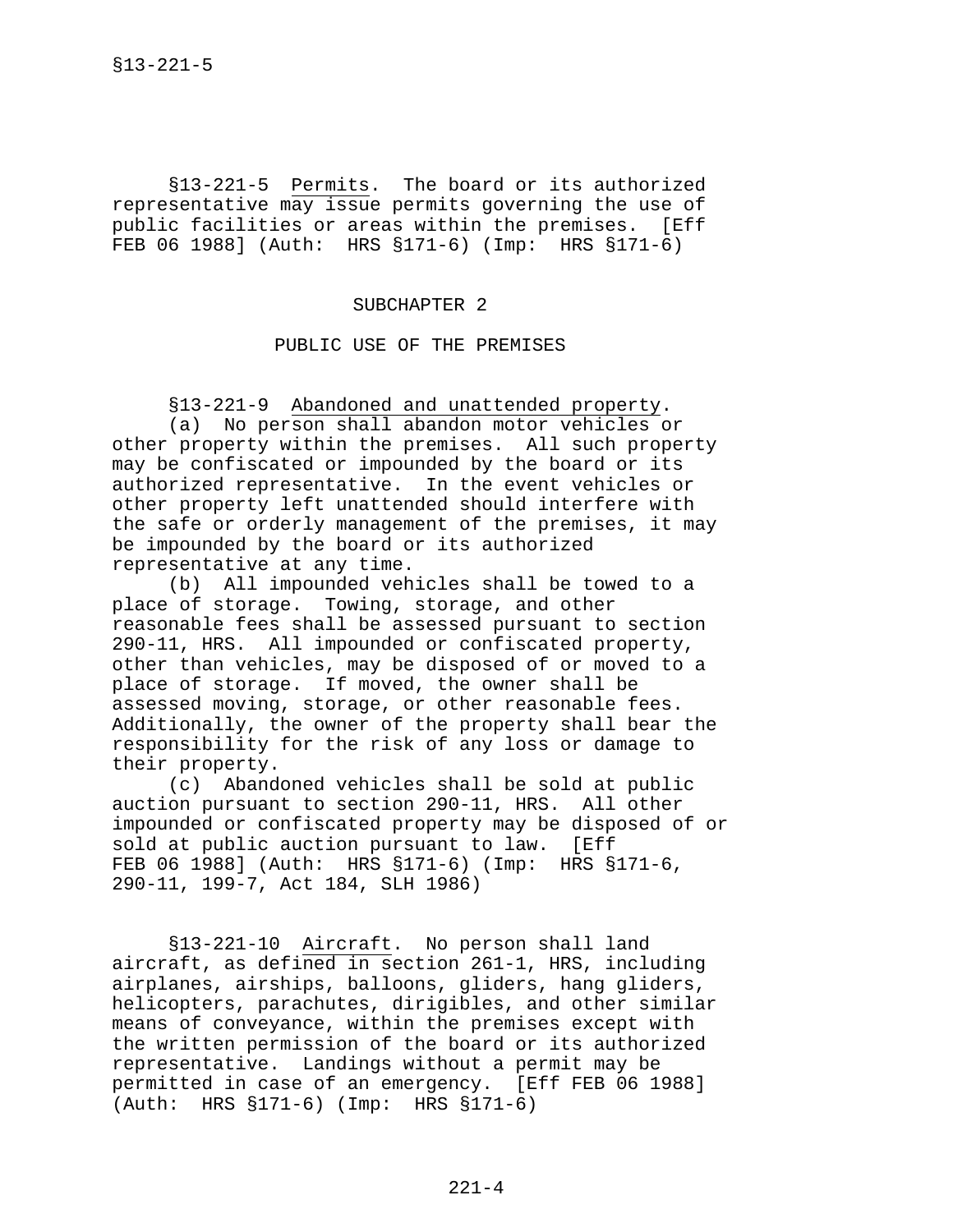<span id="page-4-0"></span>§13-221-11 Animals. (a) No person shall enter the premises with dogs, cats, and other animals unless they are crated, caged, or on a leash, or otherwise under physical restrictive control at all times. This section shall not apply to seeing-eye dogs accompanying their masters.

(b) No person shall engage in horseback riding on the beaches.

(c) When so posted, all domestic animal droppings shall be removed and deposited at authorized and designated sites. [Eff FEB 06 1988] (Auth: HRS §171-6) (Imp: HRS §171-6)

§13-221-12 Archaeological and historical features. No person shall appropriate, damage, remove, excavate, disfigure, deface, or destroy objects of antiquity, prehistoric ruins, and monuments within the premises; provided, the board or its authorized representative may permit qualified persons or institutions to examine ruins, excavate archaeological sites, and gather objects of antiquity. [Eff FEB 06 1988] (Auth: HRS §171-6) (Imp: HRS §§171-6E-7)

§13-221-13 Audio devices. (a) No person shall operate or use any audio devices including, but not limited to radios, tape recorders, television sets, musical instruments, compact disc players, and noise producing devices such as electric generating plants or other equipment driven by motors or engines, in a manner and at times which creates excessive noise except with the written permission of the board or its authorized representative.

(b) No person shall operate or use public address systems, whether fixed, portable, or vehicle mounted, on land, water, or roadways within the premises except when the use or operation is in connection with public gatherings or special events for which permits have been issued by the board or its authorized representative.

(c) No person shall install aerials or other special radio, telephone, television, or other communication equipment within the premises unless done with the written permission of the board or its authorized representative. [Eff FEB 06 1988] (Auth: HRS §171-6) (Imp: HRS §171-6)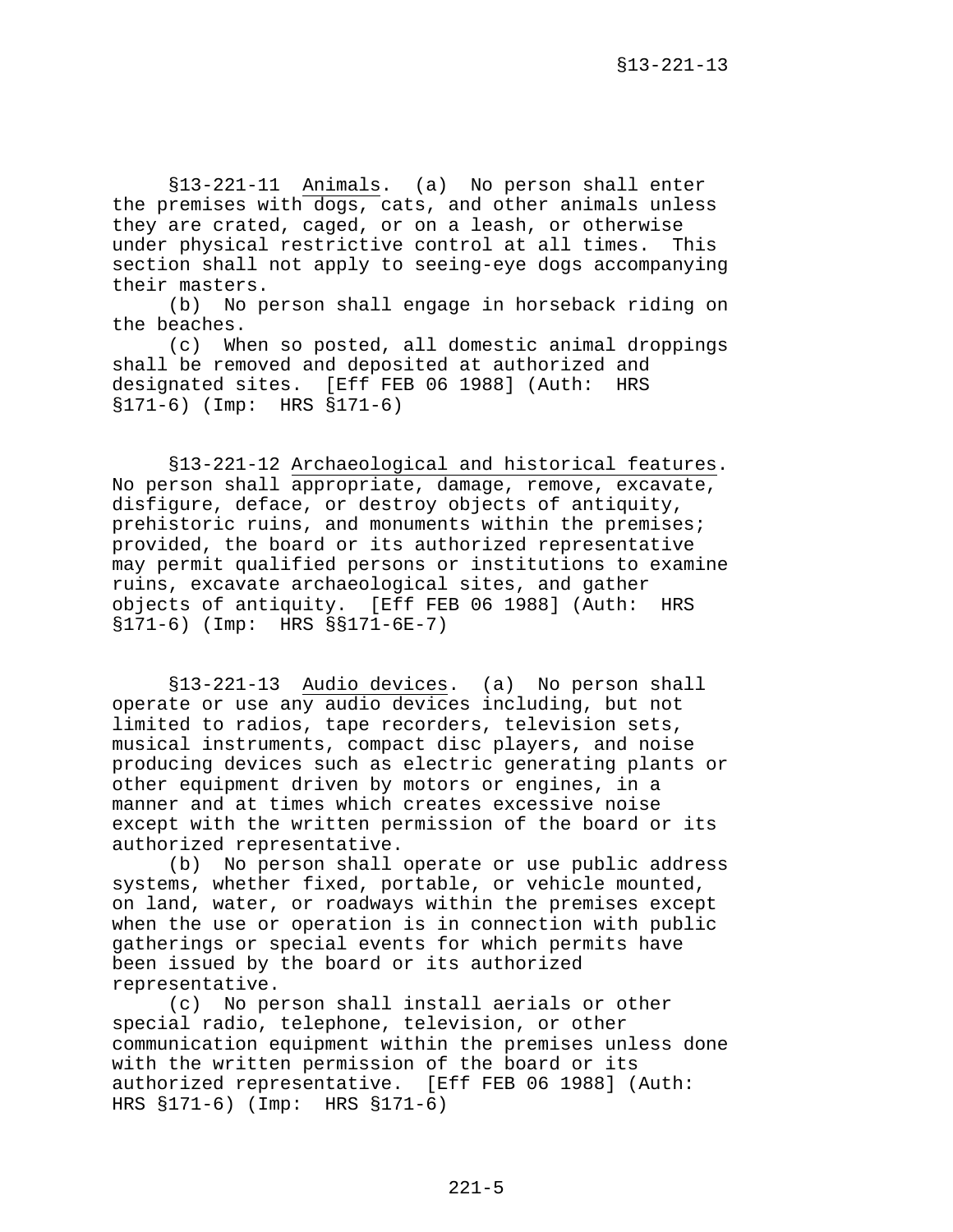<span id="page-5-0"></span>§13-221-14 Boating. No person shall operate, leave unattended, beach, park, or moor vessels, as defined in section 267-3, HRS, including but not limited to boats, motorboats, houseboats, rowboats, powerboats, jet skis, sailboats, fishing boats, towboats, scows, flatboats, cruisers, motor vessels, ships, barges, tugs, floating cabanas, party boats, charter boats, catamarans, ferryboats, canoes, rafts, or any similar buoyant devices permitting or capable of free flotation, on the premises without a written authorization of the board or its authorized representative except in cases of emergency. [Eff FEB 06 1988] (Auth: HRS §171-6) (Imp: HRS §171-6,  $267 - 3)$ 

§13-221-15 Camping. No person shall camp or use recreational trailers or other camper units on the premises, except with the prior written authorization of the board or its authorized representative. [Eff FEB 06 1988] (Auth: HRS §171-6) (Imp: HRS §171-6)

§13-221-16 Disorderly conduct. No person shall engage in disorderly conduct as defined in the State Penal Code, section 711-1101, HRS, within the premises. [Eff FEB 06 1988] (Auth: HRS §171-6) (Imp: HRS §171-6, 711-1101)

§13-221-17 Explosives. No person shall use or possess fireworks, firecrackers, and other explosive devices within the premises except with the written permission of the board or its authorized representative and subject to federal, state and county laws and rules. [Eff FEB 06 1988] (Auth: HRS §171-6) (Imp: HRS §171-6)

§13-221-18 False report. No person shall give a false or fictitious report or information to any authorized representative investigating an accident or any violation of law or administrative rules. [Eff FEB 06 1988] (Auth: HRS §171-6) (Imp: HRS §171-6)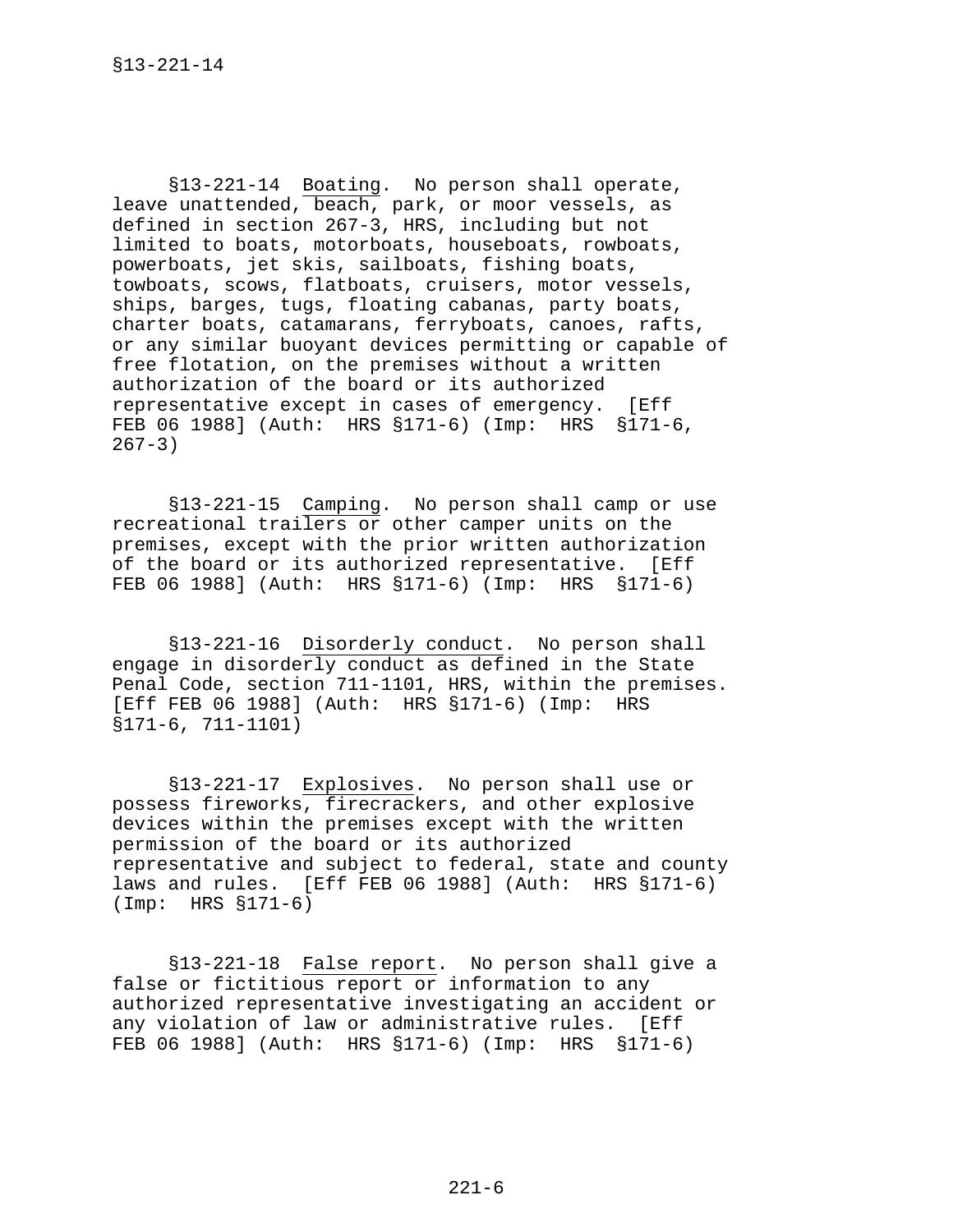<span id="page-6-0"></span>§13-221-19 Firearms, traps, and other weapons. The use or possession by any person of air guns, pellet guns, firearms, traps, other weapons, or other implements designed to discharge missiles shall be subject to all federal, state, and county laws and rules. Firearms and other weapons shall be unloaded when transported through nonhunting areas. [Eff FEB 06 1988] (Auth: HRS §171-6) (Imp: HRS §171-6)

§13-221-20 Fires. (a) Fires are permitted only:

- (1) In locations, including backcountry, wilderness and remote sections of the premises when a written permit has been secured from the board or its authorized representative;
- (2) On portions of the premises that may be designated by the board or its authorized representative for fires. No permit shall be required for fires in the designated areas which shall be posted;
- (3) In stoves or lanterns using gasoline, kerosene, propane, butane, wood, charcoal, briquette, gas, alcohol or other fuels.

(b) No person shall permit a fire to spread to and burn, scorch or damage surrounding trees, shrubs, grasses, or other flammable or combustible matter.

(c) When no longer needed, the fire shall be completely extinguished. No person shall leave a fire unattended.

(d) No person shall discard lighted cigarettes, pipe heels, matches, live coals, or other burning material within the premises. [Eff FEB 06 1988] (Auth: HRS §171-6) (Imp: HRS §171-6)

§13-221-21 Fishing. Unless specifically restricted by this Chapter, or by any law or rules, a person may fish or take mollusks and crustaceans within the premises subject to all federal, state, and county laws and rules. [Eff FEB 06 1988] (Auth: HRS §171-6) (Imp: HRS §171-6)

§13-221-22 Gambling. No person shall gamble in any form or operate gambling devices within the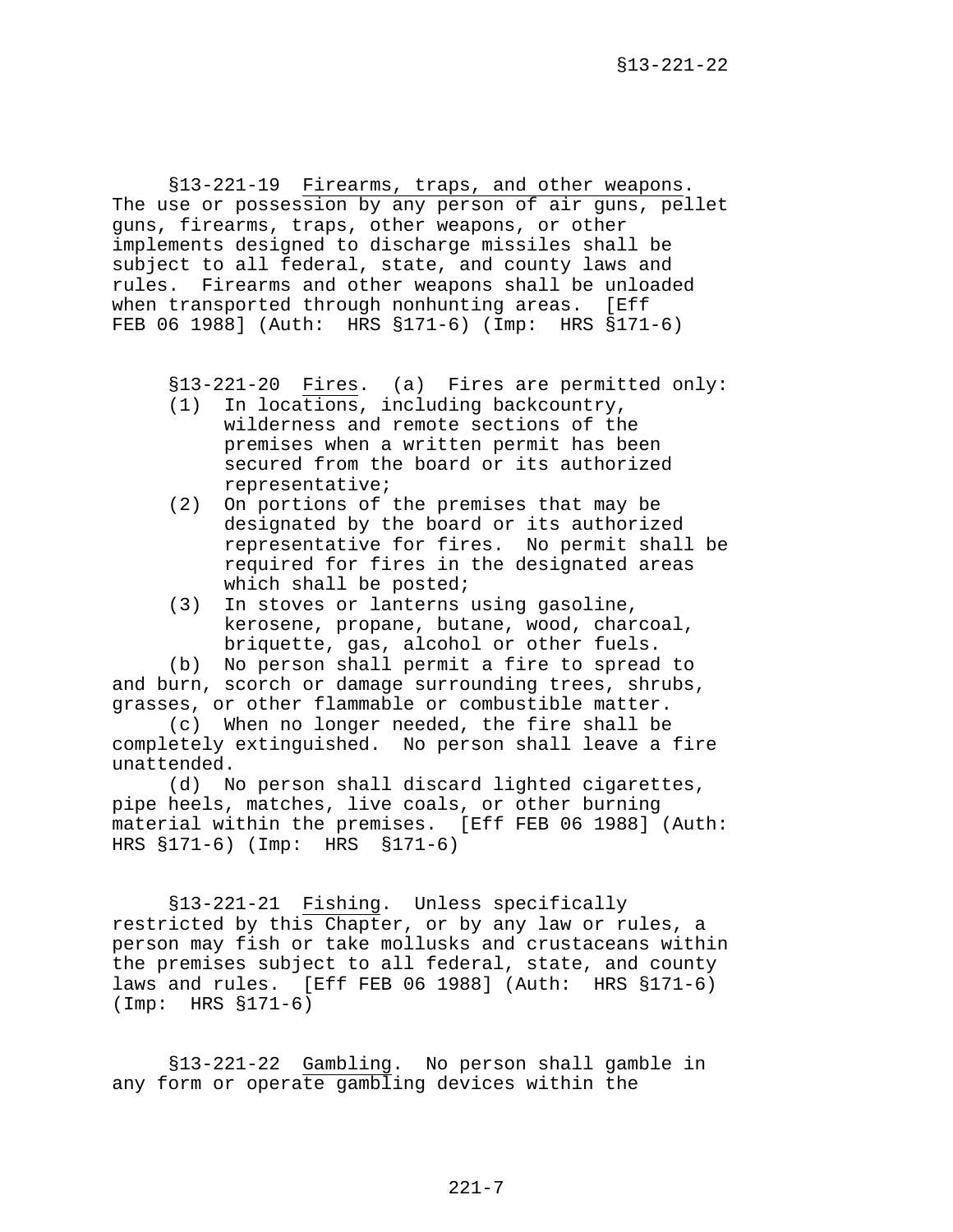<span id="page-7-0"></span>premises. [Eff FEB 06 1988] (Auth: HRS §171-6) (Imp: HRS §171-6)

§13-221-23 Geological features. No person shall destroy, disturb, or mutilate any geological features or dig, or remove sand, earth, gravel, minerals, rocks, fossils, coral or any other substance on the premises. No person shall excavate or quarry any stone, or lay, set, or cause any blast or explosion, or assist in these acts within the premises, except as provided by law or with the written permission of the board or its authorized representative. [Eff FEB 06 1988] (Auth: HRS §171-6) (Imp: HRS §171-6)

§13-221-24 Intoxication; drug incapacitation. No person shall use or possess narcotics, alcohol, or drugs within the premises without the written permission of the board or its authorized representative. No person shall enter or remain within the premises when manifestly under the influence of alcohol, narcotics, or drugs. [Eff FEB 06 1988] (Auth: HRS §171-6) (Imp: HRS §171-6)

§13-221-25 Lost and found articles. Any person finding lost articles shall deposit them at the nearest police station, leaving the person's name and address. [Eff FEB 06 1988] (Auth: HRS §171-6) (Imp: HRS §171-6)

§13-221-26 Motor vehicles. (a) No person shall drive a motor vehicle on the premises except on roads, trails, or tracks designated or provided for vehicular use.

(b) No person shall park or leave unattended a motor vehicle which blocks or prohibits entry onto any road, trail, track, or beach access on the premises. [Eff FEB 06 1988] (Auth: HRS §171-6) (Imp: HRS §171-6)

§13-221-27 Portable engines and motors. No person shall operate or use within the premises a portable motor driven electric generating plant, pump, or any other equipment driven by a portable engine or motor

 $221 - 8$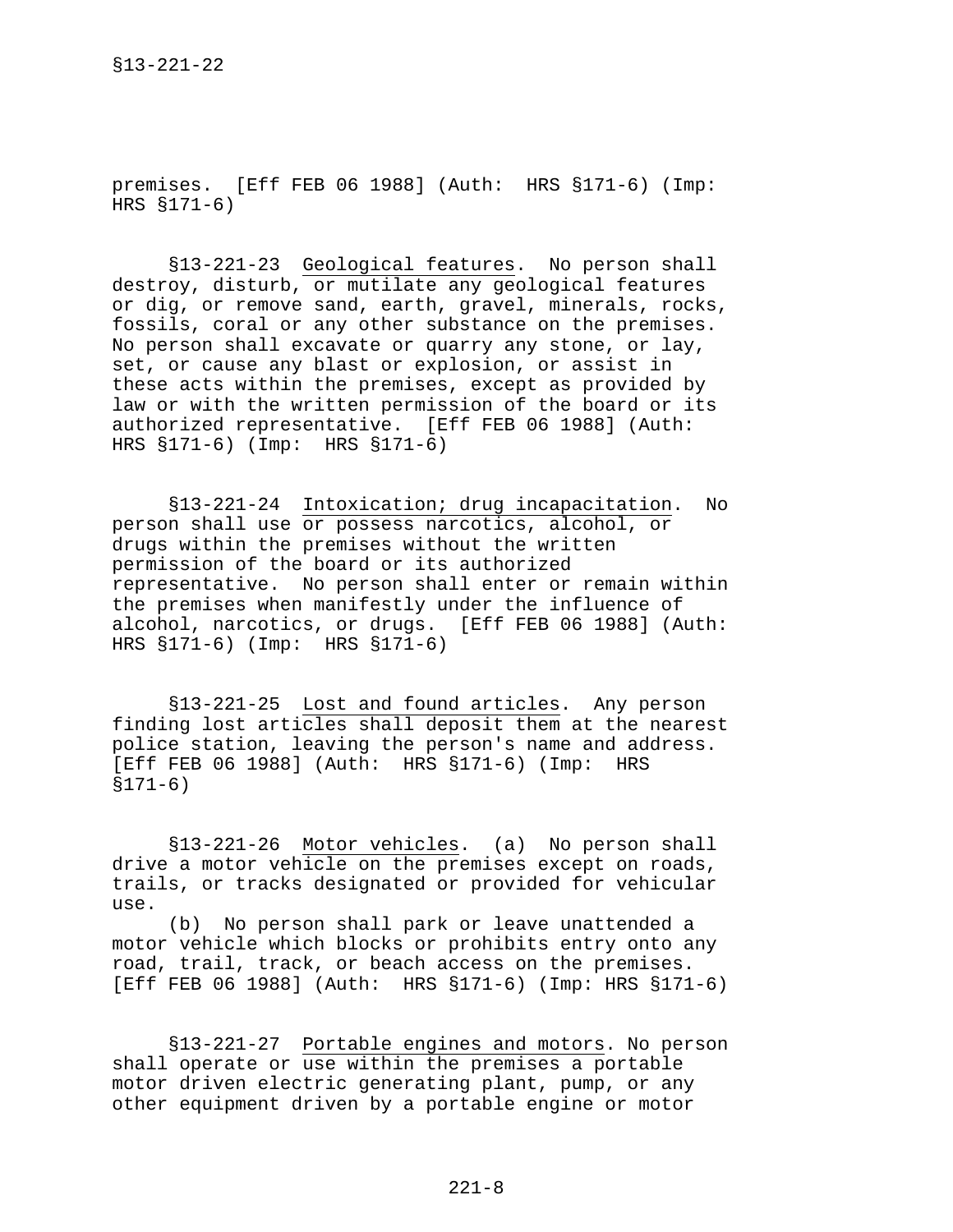<span id="page-8-0"></span>without the written permission from the board or its authorized representative. [Eff FEB 06 1988] (Auth: HRS §171-6) (Imp: HRS §171-6)

§13-221-28 Public property. (a) No person shall destroy, deface, or remove any natural feature or natural resource within the premises.

(b) No person shall intentionally or recklessly destroy, injure, deface, remove, disturb, or possess, in any manner, any public building, sign, equipment, monument, marker, or other structure within the premises.

(c) A person may gather or collect, for personal use, reasonable quantities of natural products of renewable nature, including but not limited to, seashells, fruits, berries, seeds, and marine deposits of natural origin. No person shall gather or collect these products for the purpose of sale. The quantities may be restricted by the board or its authorized representative.

(d) No person shall destroy, dig, remove, or possess any tree, shrub or other plant, except for noxious weeds, as defined in chapter 4-68, Hawaii Administrative Rules, within the premises.

(e) A person may gather or collect small quantities of pebbles or small rocks by hand for personal use, except in prohibited areas which shall be posted. The quantities of these items, however, may be restricted by the board or its authorized representative. No person shall collect these objects for the purpose of sale. [Eff FEB 06 1988] (Auth: HRS §171-6) (Imp: HRS §171-6)

§13-221-29 Report of injury or damage. All incidents resulting in injury or death to persons or damage to property shall be reported by the person or persons involved as soon as possible to the board or its authorized representative. This report shall not relieve persons from the responsibility of making any other accident reports which may be required under federal, state, or county laws and rules. [Eff FEB 06 1988] (Auth: HRS §171-6) (Imp: HRS §171-6)

§13-221-30 Sanitation and litter. (a) All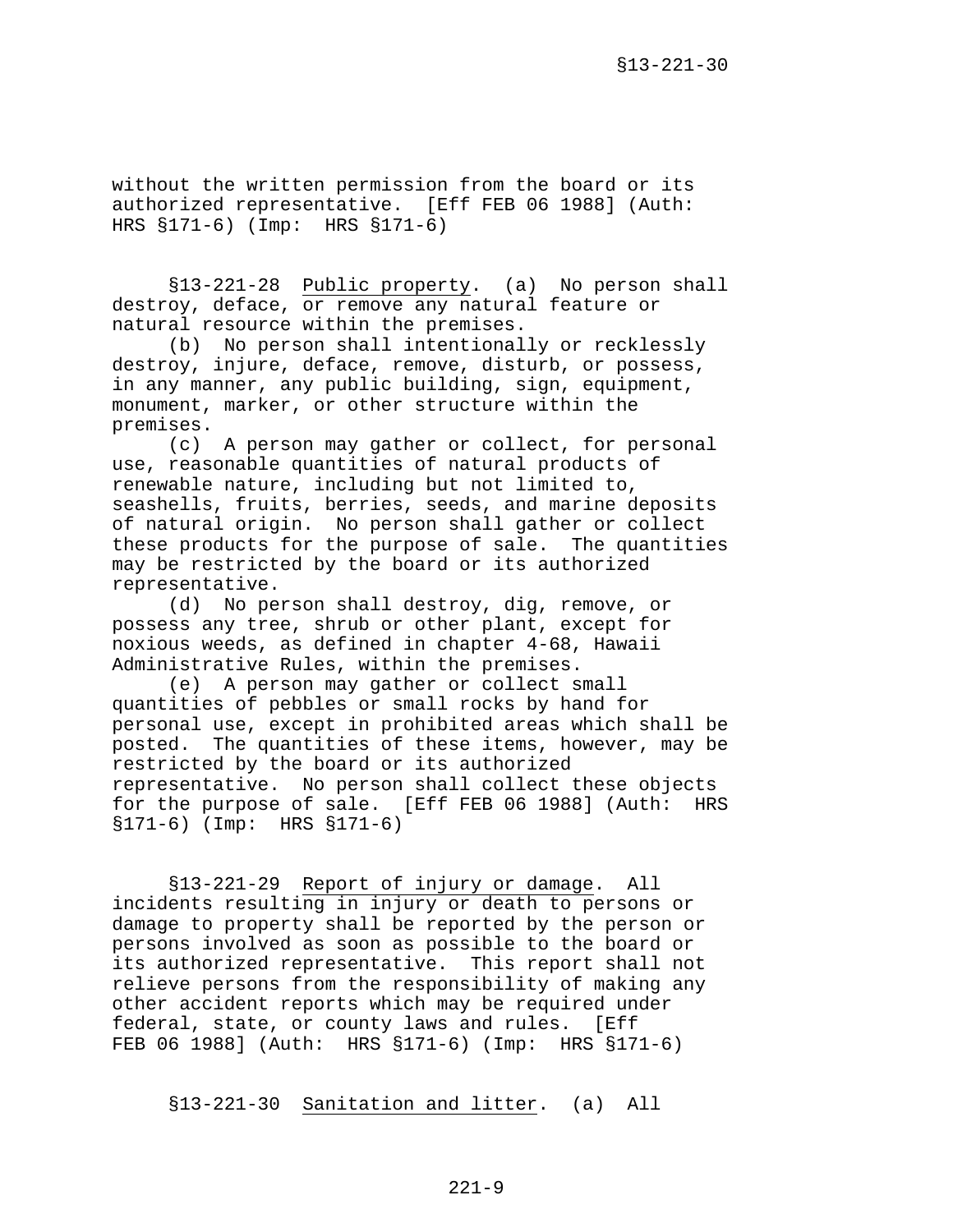<span id="page-9-0"></span>persons shall dispose of garbage, papers, trash, refuse, waste materials, and rubbish of any kind only at places designated for their disposal or removed from the area. No person shall remove refuse or garbage from refuse containers and remove or relocate these containers except authorized persons.

(b) No person shall drain or dump garbage, trash, rubbish, refuse, or waste except in places or receptacles provided for this use.

(c) No person shall pollute or contaminate in any manner any watershed, water supplies, or water used for drinking purposes.

(d) No person shall dispose of fish or animal entrails or other parts of fish and animals into salt waters within two hundred feet of the shore or on boat docks or swimming areas or into fresh waters or in areas of public concentration.

(e) No person shall deposit any body waste in or on any portion of any comfort station or other public structure except into customary and proper places in plumbing fixtures provided for that purpose. No person shall place any bottle, can, cloth, rag, meal, wood, stone or any foreign substance in any of the plumbing fixtures in a station or structure. All comfort stations shall be used in a clean, sanitary and orderly manner.

(f) No person shall urinate or defecate other than at the place and toilet facility provided.

(g) No person shall bring, carry or transport garbage, trash, rubbish, refuse, or waste from a place outside the premises onto the premises or deposit or dump the same in refuse containers or other receptacles on the premises. [Eff FEB 06 1988] (Auth: HRS §171-6) (Imp: HRS §171-6)

§13-221-31 Soliciting. No person shall engage in soliciting of any kind without a written permit. [Eff FEB 06 1988] (Auth: HRS §171-6) (Imp: HRS §171-6)

§13-221-32 Swimming and bathing.

(a) A person may swim or bathe on the premises except in waters and at times where these activities are prohibited in the interest of public health or safety. These waters shall be designated by the posting of appropriate signs.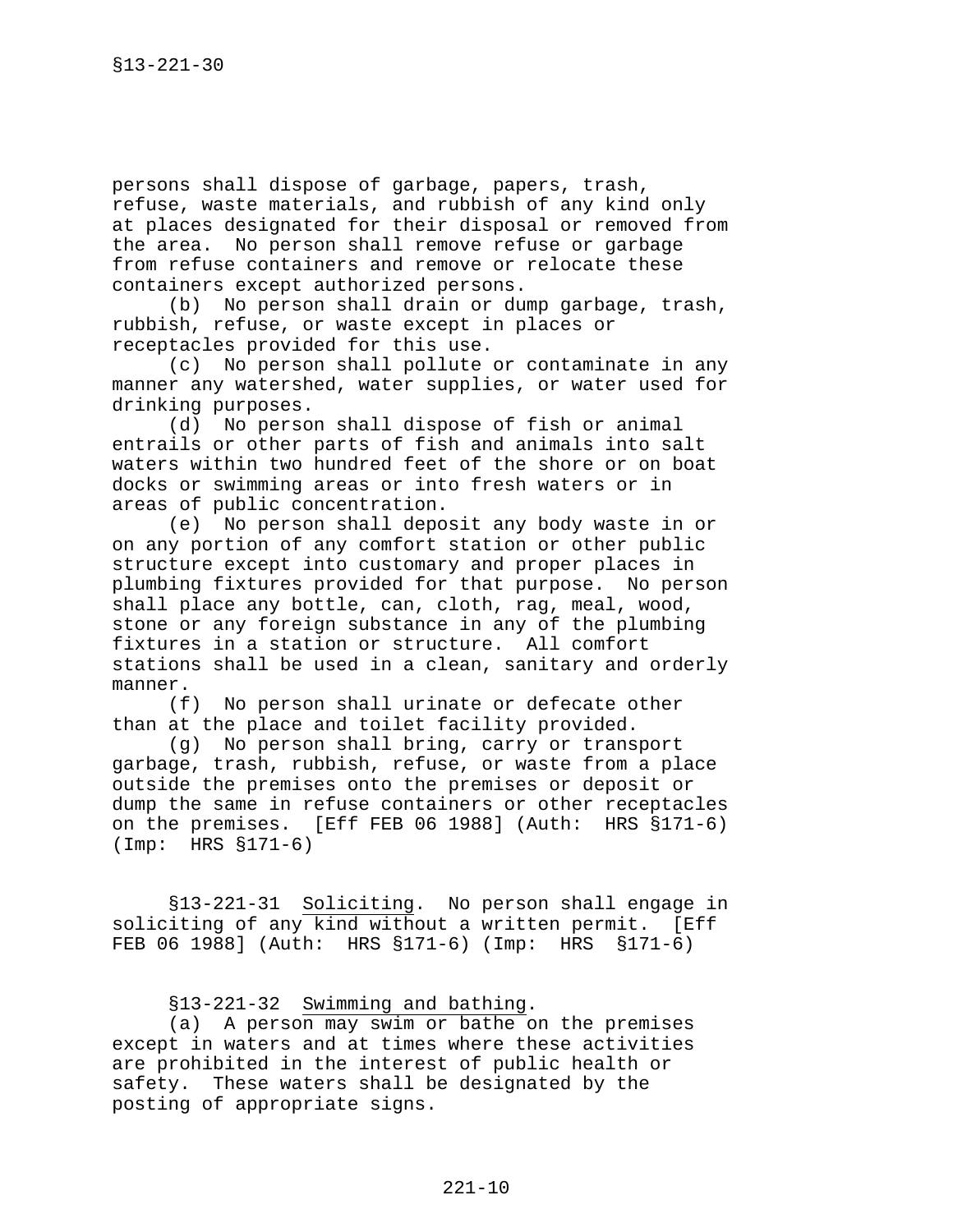<span id="page-10-0"></span>(b) No person shall use flotation devices within designated swimming areas when prohibited by the board or its authorized representative by the posting of appropriate signs. [Eff FEB 06 1988] (Auth: HRS §171-6) (Imp: HRS §171-6)

§13-221-33 Tampering with vehicle or vessel. No person shall tamper or attempt to tamper with any vehicle, vessel, or other equipment, or enter or go upon, move, or manipulate any of the parts or components of any vehicle, vessel, or other equipment, or start or set the same in motion, except when it is under one's lawful possession or control. [Eff FEB 06 1988] (Auth: HRS §171-6) (Imp: HRS §171-6)

§13-221-34 Wildlife. No person shall molest, disturb, injure, trap, take, catch, possess, poison, or kill any wild bird or mammal, or disturb their habitat within the premises, except when otherwise authorized by all applicable federal, state and county laws and rules. [Eff FEB 06 1988] (Auth: HRS §171-6) (Imp: HRS §171-6)

§§13-221-35 to 13-221-44 (Reserved)

#### SUBCHAPTER 3

# COMMERCIAL AND PRIVATE OPERATIONS

§13-221-45 Advertisements. No person shall display, post, or distribute notices or advertisements except with the prior written permission of the board or its authorized representative. Permission may be granted only if the notice or the advertisement relates to services, goods, or facilities, available within the premises and the notices and advertisements are found by the board or its authorized representative to be desirable and necessary for the convenience and guidance of the public. [Eff FEB 06 1988] (Auth: HRS §171-6) (Imp: HRS §171-6)